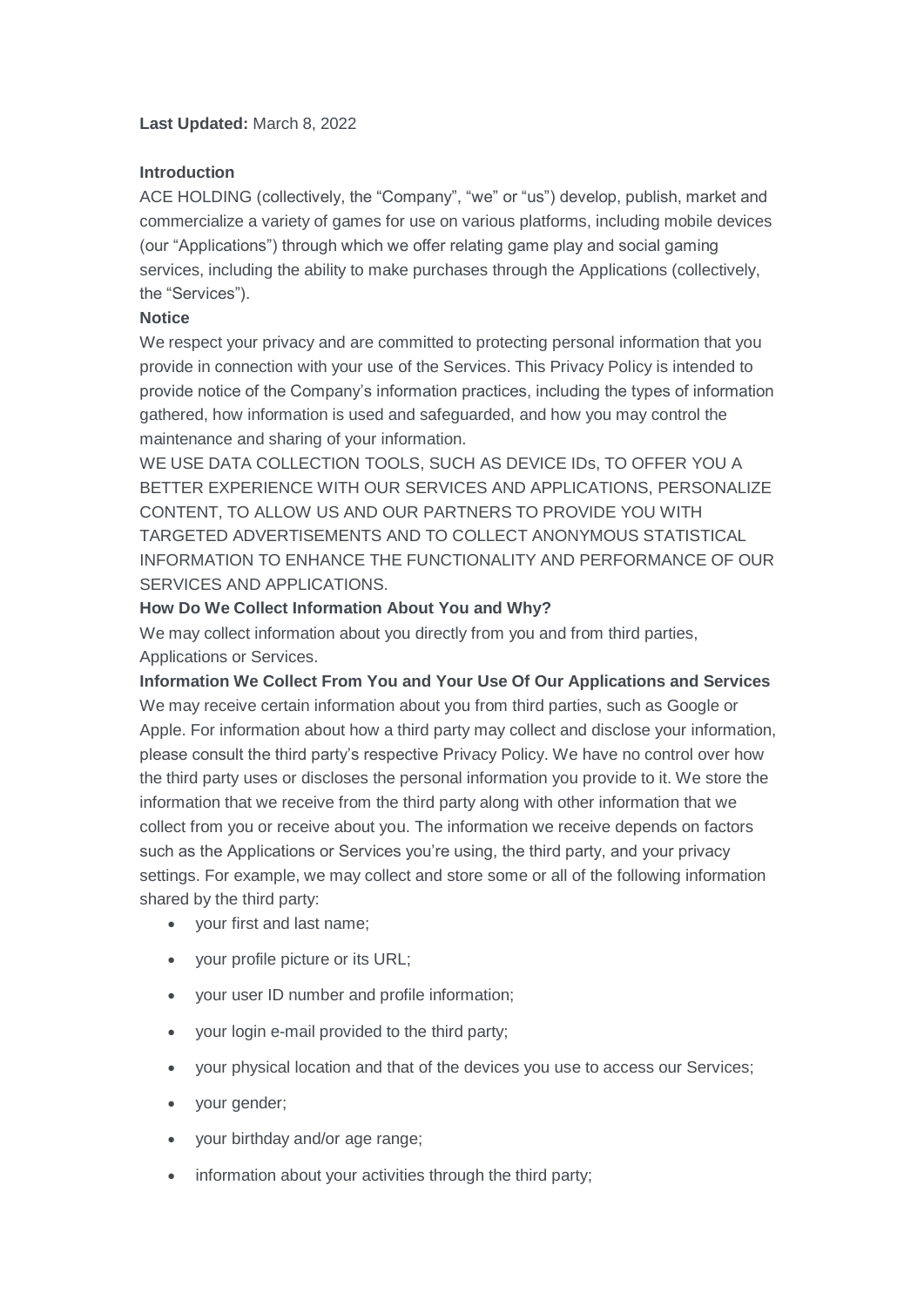- other publicly-available information provided by the third party; and/or
- any other information that the third party shares with us.

You may also share information with us directly. Certain areas and features of the Applications may require registration, account set-up and verification, including verification that you are over the age of 18 in order to complete your registration. You may be asked to give us some or all of the following information:

- your age or birthday;
- vour first and last names:
- your e-mail address; and
- a password.

You may be able to take part in certain activities on our Applications and through our Services that enable you to communicate or share information with us and other players. These include:

- participating in player forums and message boards;
- posting public comments to player profiles or gameboards;
- sending private messages or invitations to other players;
- chatting with other players; and/or
- posting photos.

We may use information that you disclose while engaging in any of these activities to protect the safety and well-being of our players and the Company's rights and property in connection with our Applications and Services; to conduct research; to operate, improve, personalize and optimize our Applications and Services and our players' experiences, including through the use of analytics; to manage and deliver contextual advertising; and for purposes described below.

We may also obtain and share the billing and payment information that you provide when your purchase is processed by someone else, like Apple or Google.

If you purchase virtual currency or virtual items using our Services in connection with our Applications, we may have a third-party payment processor that will collect the billing and financial information it needs to process your charges. This may include your postal address, e-mail address and financial information.

# **Information We Collect Automatically; Device IDs, Cookies, and Other Tracking Technologies**

We may use cookies, including Flash cookies, transparent GIFs, server log analysis and other tracking technologies, currently existing and as they are developed, to enhance your experience with the Applications and Services and track information about your use of our Applications and Services. Like many websites, our Site and third parties acting on our behalf, like Google Analytics, also store log files and use cookies and other tracking technologies to collect information.

We may automatically collect the following information about you, for example:

language information, referring and exit pages, and URLs;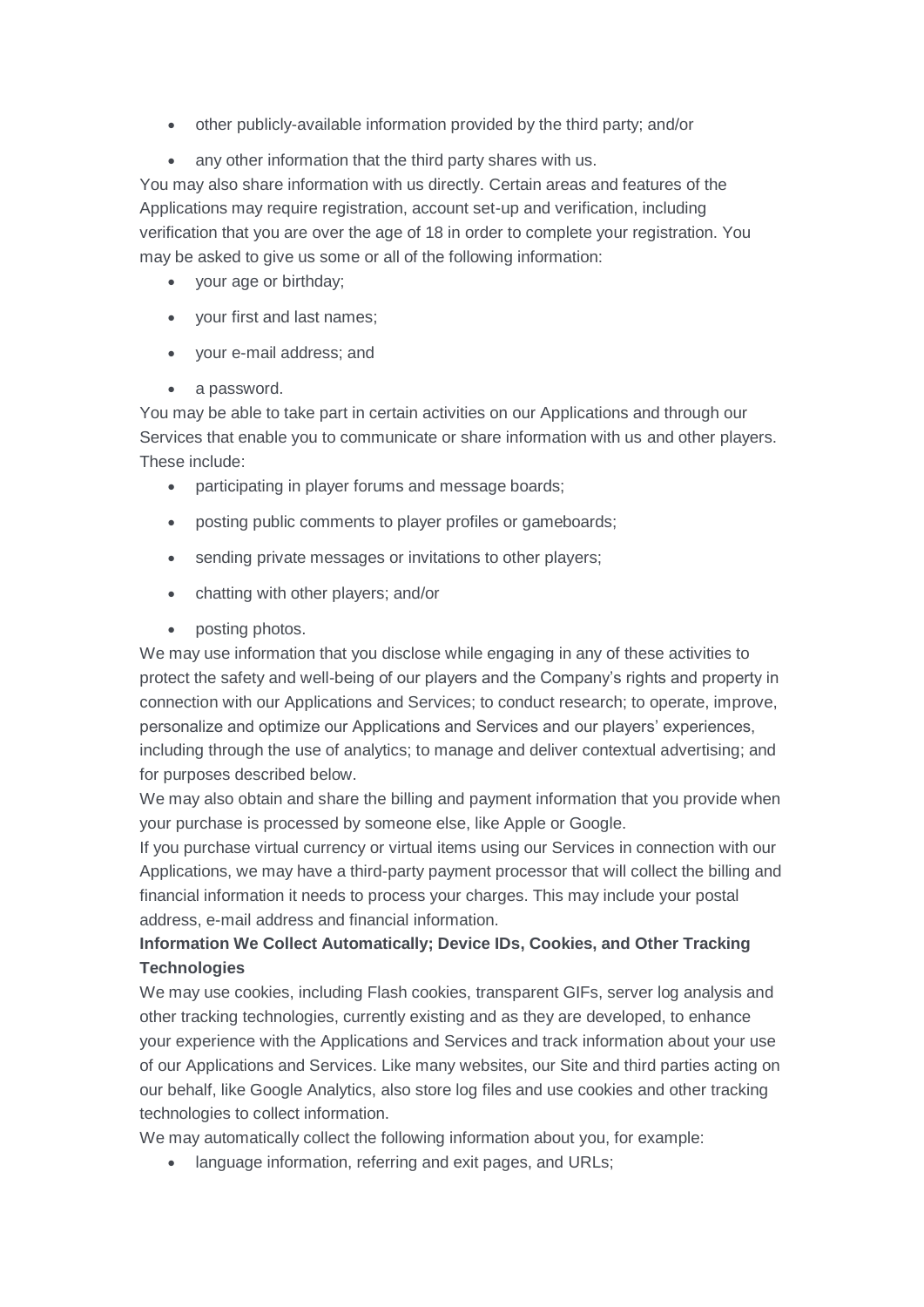- your geolocation (with your permission),
- unique device identifier (as permitted),
- your computer or mobile device's operating system and platform,
- the communication network associated with your computer or mobile device, and mobile device name and model,
- the date and time of your use of the Site, Applications and Services, and
- the length of time you play our Applications, and/or visit or use our Site and Services.

We may use this information in the aggregate or we may combine it with personal information about you.

Cookies are small text files placed on your device that can be recalled by a web server in the same domain that placed the cookie. The text in a cookie contains a string of numbers and letters that may uniquely identify your device and can contain other information as well.

Web beacons are electronic images (also called single-pixel or clear GIFs) that are contained within a website. When your browser opens a webpage that contains a web beacon, it automatically connects to the web server that hosts the image (typically hosted by a third-party). This allows that web server to log information about your device and to set and read its own cookies. In the same way, third-party content on our websites (such as embedded videos, plug-ins, or ads) results in your browser connecting to the thirdparty web server that hosts that content. We also include web beacons in our promotional email messages or newsletters to tell us if you open and act on them. Mobile analytics and advertising IDs are generated by operating systems for mobile devices (iOS and Android) and can be accessed and used by apps in much the same way that websites access and use cookies. Our apps contain software that enables our third-party analytics and advertising partners to access the mobile IDs.

We, and our analytics and advertising partners, use these technologies in our websites, apps, and online services to collect personal information (such as the cookies stored on your browser, the advertising identifier on your mobile device, or the IP address of your device) when you visit our site (or use our app). We and our partners also use these technologies to collect personal information about your online activities over time and across different websites or online services. This information is used to store your preferences and settings, enable you to sign-in, analyze how our websites and apps perform, track your interaction with the site or app, develop inferences, deliver and tailor interest-based advertising, combat fraud, and fulfill other legitimate purposes. We and/or our partners also share the information we collect or infer with third parties for these purposes.

# **Tracking Technology Choices/Do Not Sell My Personal Information**

The California Consumer Protection Act ("CCPA") requires us to disclose categories of personal data sold to third parties and how to opt-out of future sales. The CCPA defines personal information to include online identifiers, including IP address, cookie IDs, and mobile IDs. The law also defines a "sale" to include simply making data available to third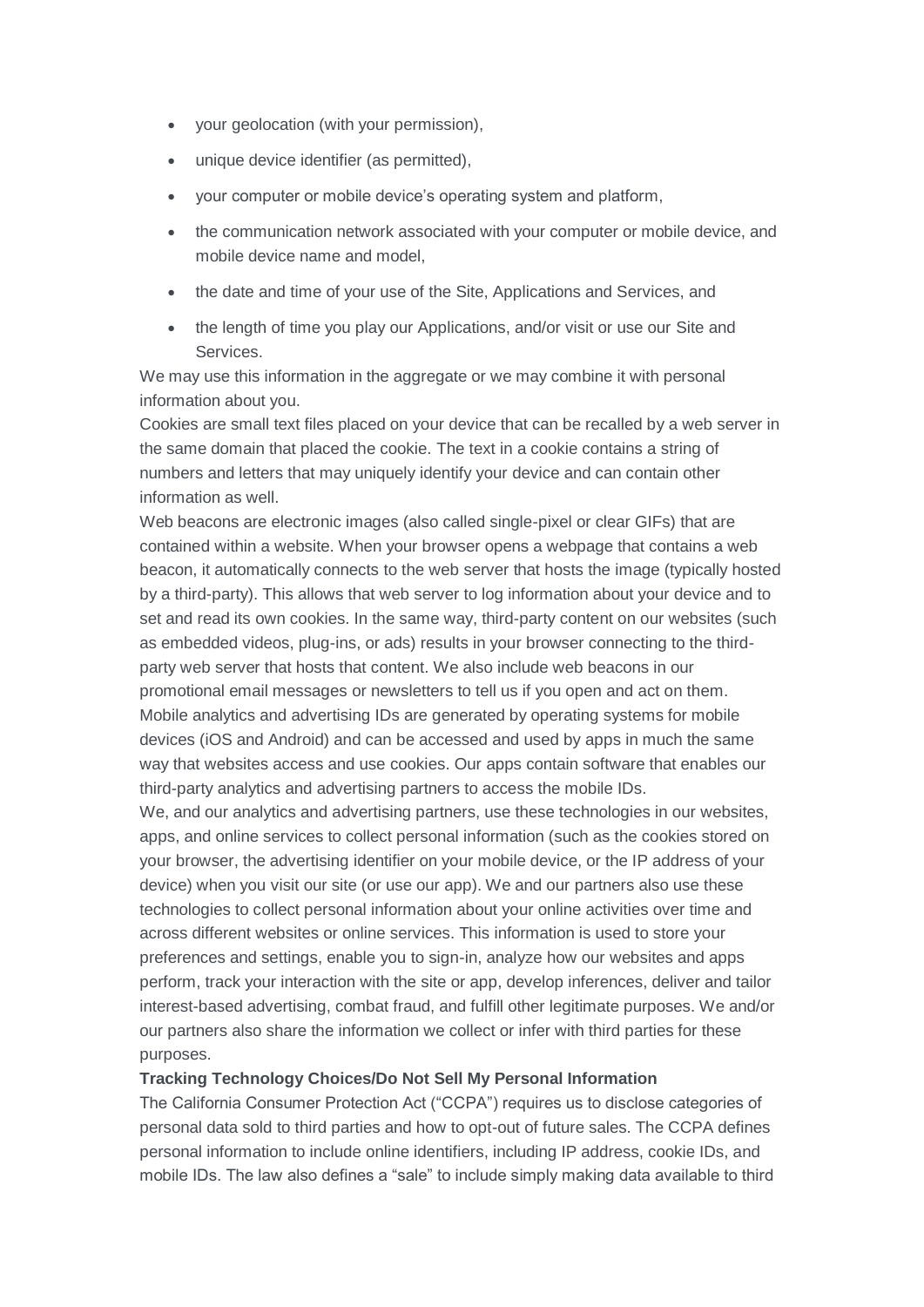parties in some cases. We let advertising and analytics providers collect IP addresses, cookie IDs, mobile IDs through our sites and apps when you use our online services, but do not "sell" any other types of personal information.

You may limit our use of tracking technologies by implementing the controls described below or by contacting us as described below.

Note that although we will not "sell" your personal data after you exercise your right to opt out, we will continue to share some personal information with our partners (acting as our service providers) to help us perform advertising-related functions such as, but not limited to, measuring the effectiveness of our ads, managing how many times you may see an ad, reporting on the performance of our ads, ensuring services are working correctly and securely, providing aggregate statistics and analytics, improving when and where you may see ads, and/or reducing ad fraud.

Further, opting out of sales will not necessarily opt you out of the use of previously sold personal information or stop all interest-based advertising. If you access this site (or app) from other devices or browsers, visit the link below from those devices or browsers to ensure your choice applies to the data collected when you use those devices or browsers.

Other information related to your right to opt-out from sales of personal data is contained in the California Privacy Rights section of this statement.

Cookie controls. Most web browsers are set to accept cookies by default. If you prefer, you can go to your browser settings to learn how to delete or reject cookies. If you choose to delete or reject cookies, this could affect certain features or services of our website. If you choose to delete cookies, settings and preferences controlled by those cookies, including advertising preferences, may be deleted and may need to be recreated.

Many of our partners may participate in associations that provide simple ways to opt out of cookies analytics and ad targeting, which you can access at:

- United States: NAI [\(http://optout.networkadvertising.org\)](http://optout.networkadvertising.org/) and DAA [\(http://optout.aboutads.info/\)](http://optout.aboutads.info/)
- Canada: Digital Advertising Alliance of Canada [\(https://youradchoices.ca/\)](https://youradchoices.ca/)
- Europe: European Digital Advertising Alliance [\(http://www.youronlinechoices.com/\)](http://www.youronlinechoices.com/)

Mobile advertising ID controls. iOS and Android operating systems provide options to limit tracking using advertising IDs and/or reset the advertising IDs.

Email web beacons. Most email clients have settings which allow you prevent the automatic downloading of images, which will disable web beacons in the email messages you read.

Do Not Track. Some browsers have incorporated "Do Not Track" (DNT) features that can send a signal to the websites you visit indicating you do not wish to be tracked. Because there is not a common understanding of how to interpret the DNT signal, our websites do not currently respond to browser DNT signals. Instead, you can use the range of other tools to control data collection and use, including the cookie controls and advertising controls described above.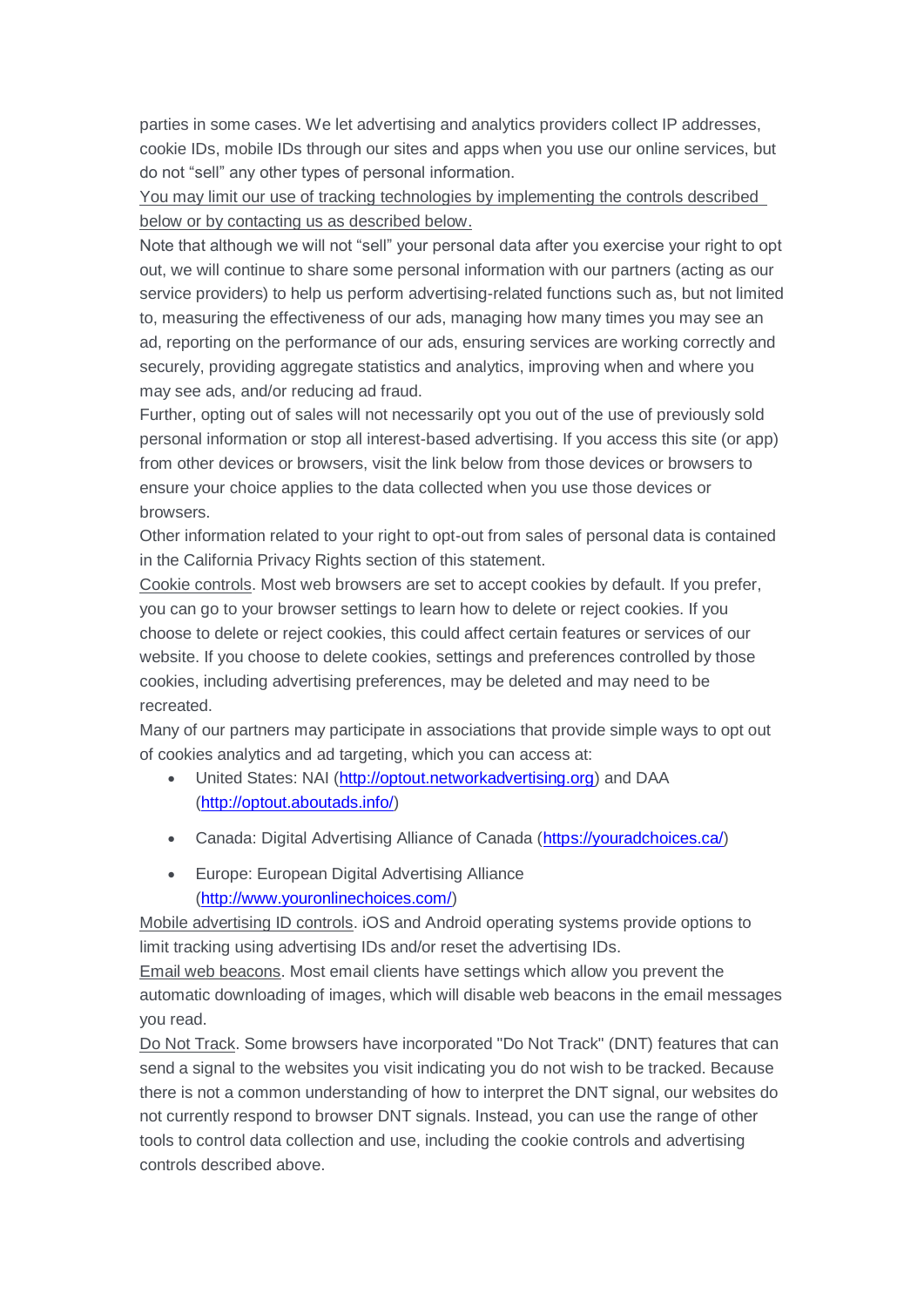# **How We Use Your Information**

We use the personal data we collect for purposes described in this privacy statement or otherwise disclosed to you. For example, we use personal data for the following purposes:

- To deliver Applications and provide our Services to you, to communicate with you about your use of our Applications and Services, to respond to your inquiries, to fulfill your orders, and for other customer service purposes.
- To tailor the content and information that we may send or display to you, to offer location customization, and to otherwise personalize your experiences while using the Site, Applications, or our Services.
- Where permitted by law, and in accordance with all applicable terms and conditions, for marketing and promotional purposes. For example, we may use your information, such as your email address, to email you news and newsletters, special offers, and promotions, or to otherwise contact you about products or information we think may interest you. We may also use the information that we learn about you to determine where to assist us in advertising our Applications and Services.
- To better understand how users access and use our Applications and Services, both on an aggregated and individualized basis, in order to improve our Applications and Services, analyze player traffic and activity, respond to user desires and preferences, and for other research and analytical purposes.
- As required or permitted by law.

We also use your information for communication, such as to respond to Customer Support inquiries, keep you informed of your in-game activity through the Applications and let you know about in-game status and promotions. While we do not retain personal information for longer than is necessary for either our purpose or to comply with legal requirements or recommendations, the length of time we retain your information generally depends on why we collected it and how we use it.

# **How We Share Your Information**

We may disclose or publish aggregated information (information about you and other players collectively that is not intended to specifically identify you) and other nonpersonal information about our players for industry analysis, demographic profiling, marketing, analytics, advertising, and other business purposes.

In addition, we may share your information (which may include personal information) with third parties or allow third parties to collect this information from our Site, Applications or Services under the following circumstances:

- to third party vendors, service providers, contractors or agents who perform functions on our behalf, such as payment processors, game play analysts, services hosts, customer service providers and marketing companies;
- with your consent;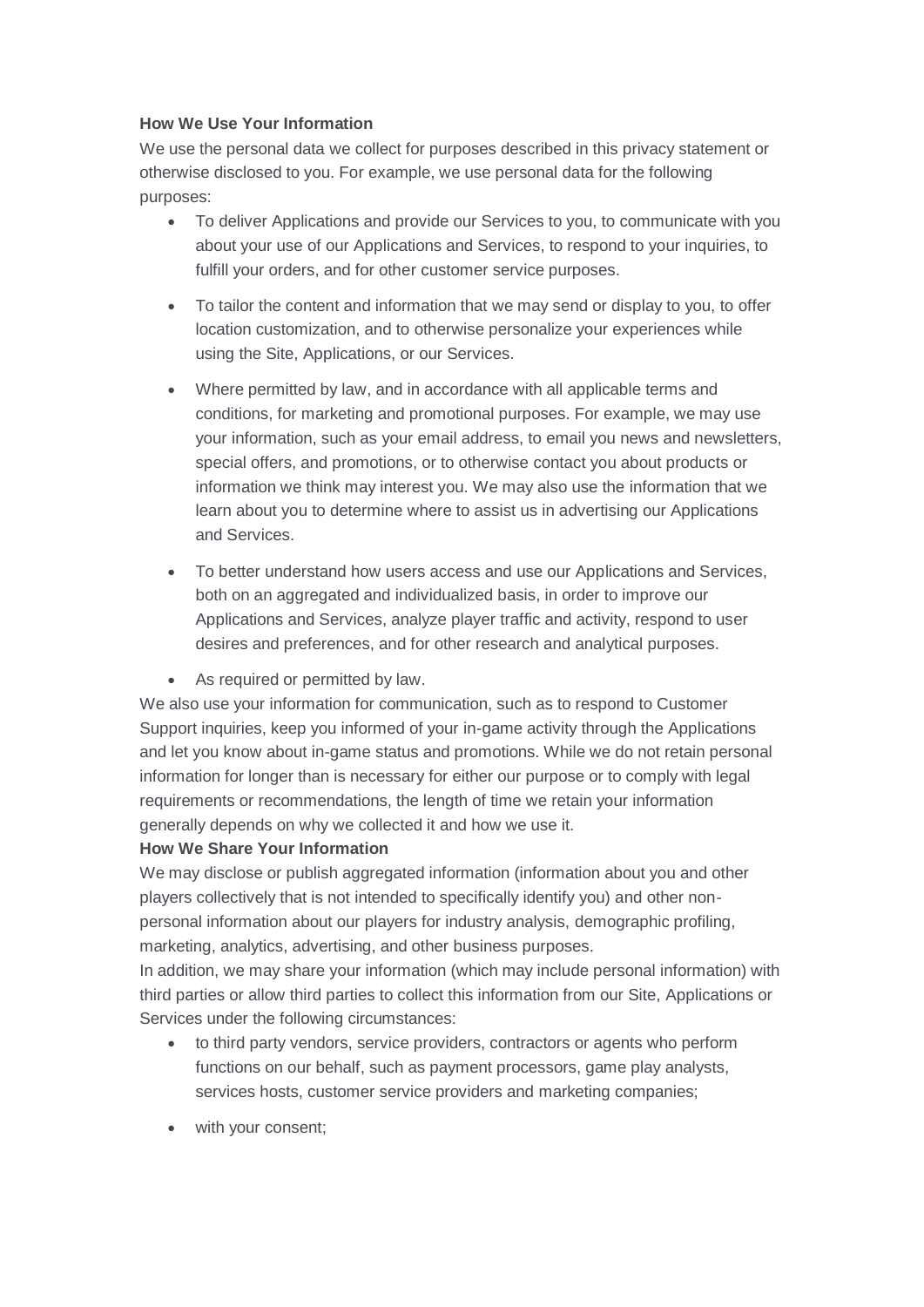- as part of a corporate transaction or proceeding such as a merger, financing, acquisition, bankruptcy, dissolution, or a transfer, divestiture, or sale of all or a portion of our business or assets;
- in order to comply with the law, a judicial proceeding, court order, or other legal process, such as in response to a court order or a subpoena;
- to other users of the Applications and Services in any post you make in any public forum offered by us or through the Applications; and
- to protect us or our users to investigate, prevent, or take action regarding illegal activities, suspected fraud, situations involving potential threats to the safety of any person, violations of our Terms of Service or this Privacy Policy, or as support or evidence in any dispute or litigation in which we are involved.

**What Choices Do You Have Regarding Our Use of Your Personal Information?** We may send periodic promotional or informational emails to you. You may opt-out of promotional emails by following the opt-out instructions contained in the e-mail. Please note that it may take up some time for us to process opt-out requests. If you opt-out of receiving promotional emails, we may still send you e-mails about your account or any Services you have requested or received from us.

If you want to request to review, delete, or change the information we have about you; request that we no longer make active use of your information; or if you have additional questions, please send an email to us at [feiyu832@gmail.com](mailto:feiyu832@gmail.com) with your request and identifying information in the body of the email, including your first name, last name, email address or login name you use to access our Application and Services. We will respond to your email as soon as possible. Please note that certain records, for example those relating to payments or customer service matters, will be held for legal and accounting purposes. If you have previously allowed us to access your precise geolocation data or receive push notifications through your device, you can stop making precise geolocation available to us or receiving push notifications by visiting your mobile device's settings for the relevant Application or in some cases, through the Application itself. In some instances you can also stop or limit the type of device IDs or cookies you allow (See our Information We Collect Automatically; Device IDs, Cookies, and Other Tracking Technologies above).

# **European Data Protection Rights**

If the processing of personal data about you is subject to European Union data protection law, you have certain rights with respect to that data:

- You can request access to, and rectification or erasure of, personal data;
- If any automated processing of personal data is based on your consent or a contract with you, you have a right to transfer or receive a copy of the personal data in a usable and portable format;
- If the processing of personal data is based on your consent, you can withdraw consent at any time for future processing;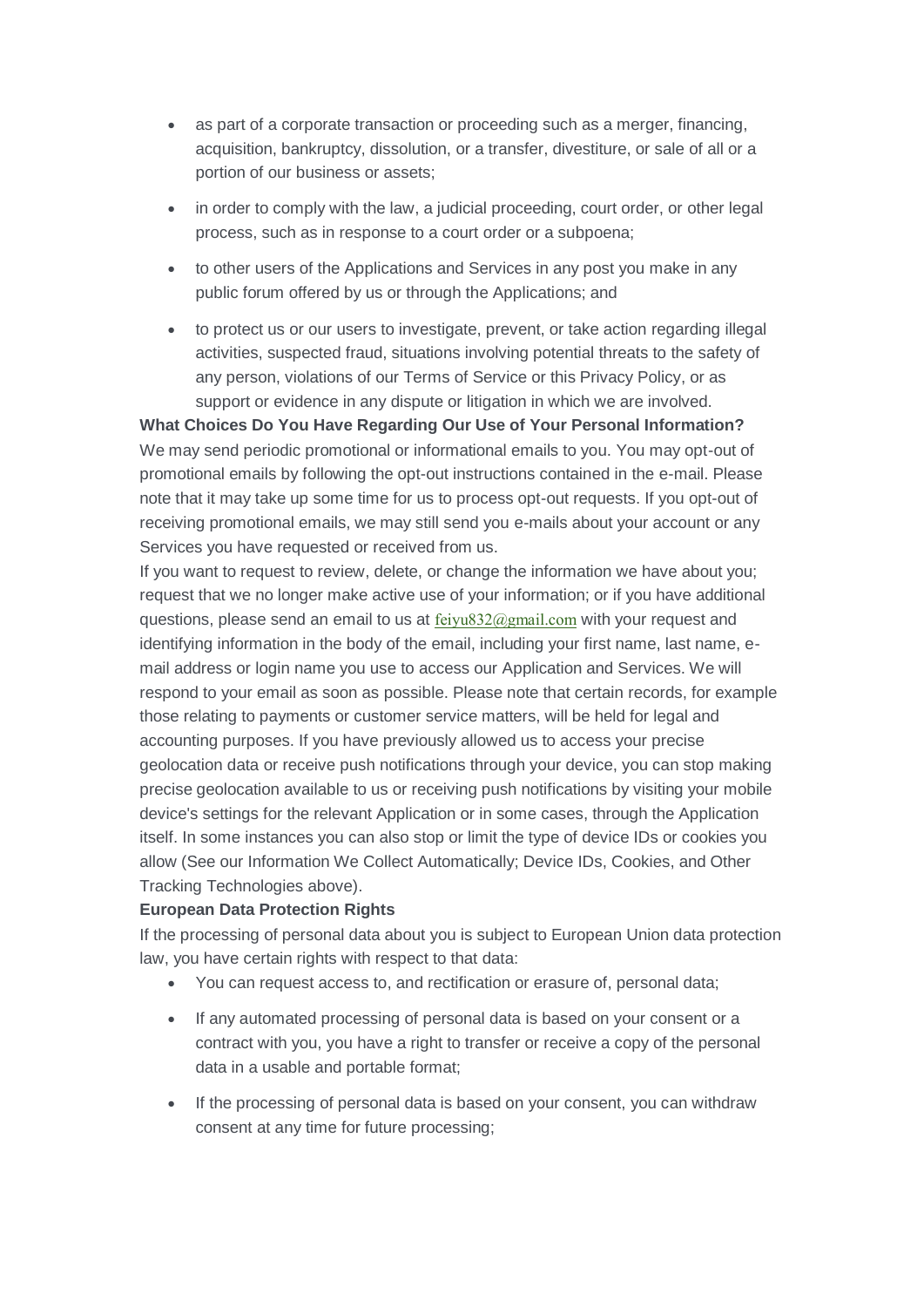- You can to object to, or obtain a restriction of, the processing of personal data under certain circumstances; and
- For residents of France, you can send us specific instructions regarding the use of your data after your death.

To make such requests, contact us at  $f{e}$ ivu832@gmail.com. When we are processing data on behalf of another party that is the "data controller," you should direct your request to that party. You also have the right to lodge a complaint with a supervisory authority, but we encourage you to first contact us with any questions or concerns.

We rely on different lawful bases for collecting and processing personal data about you, for example, with your consent and/or as necessary to provide the products you use, operate our business, meet our contractual and legal obligations, protect the security of our systems and our customers, or fulfil other legitimate interests.

#### **California Privacy Rights**

If you are a California resident and the processing of personal information about you is subject to the California Consumer Privacy Act ("CCPA"), you have certain rights with respect to that information.

Right to Know. You have a right to request that we disclose to you the personal information we have collected about you. You also have a right to request additional information about our collection, use, disclosure, or sale of such personal information. Note that we have provided much of this information in this privacy statement. You may make such a "request to know" by contacting us at [feiyu832@gmail.com](mailto:feiyu832@gmail.com).

Right to Request Deletion. You also have a right to request that we delete personal information under certain circumstances, subject to a number of exceptions. To make a request to delete, you may email us at [feiyu832@gmail.com](mailto:feiyu832@gmail.com).

Right to Opt-Out. Note that the CCPA defines "sell" and "personal information" very broadly, and some of our data sharing described in this privacy statement may be considered a "sale" under those definitions. In the past 12 months, we have sold cookie IDs, device IDs, and IP addresses. To opt-out from "sales" of personal information, please visit our "Do Not Sell My Personal Information" page. We do not knowingly sell the personal information of minors under 16 years of age.

You may designate, in writing or through a power of attorney, an authorized agent to make requests on your behalf to exercise your rights under the CCPA. Before accepting such a request from an agent, we will require the agent to provide proof you have authorized it to act on your behalf, and we may need you to verify your identity directly with us.

Further, to provide or delete specific pieces of personal information we will need to verify your identity to the degree of certainty required by law. We will verify your request by asking for your name and your email address or the username associated with your account.

Finally, you have a right to receive notice of our practices at or before collection of personal information, and you have a right to not be discriminated against for exercising these rights set out in the CCPA.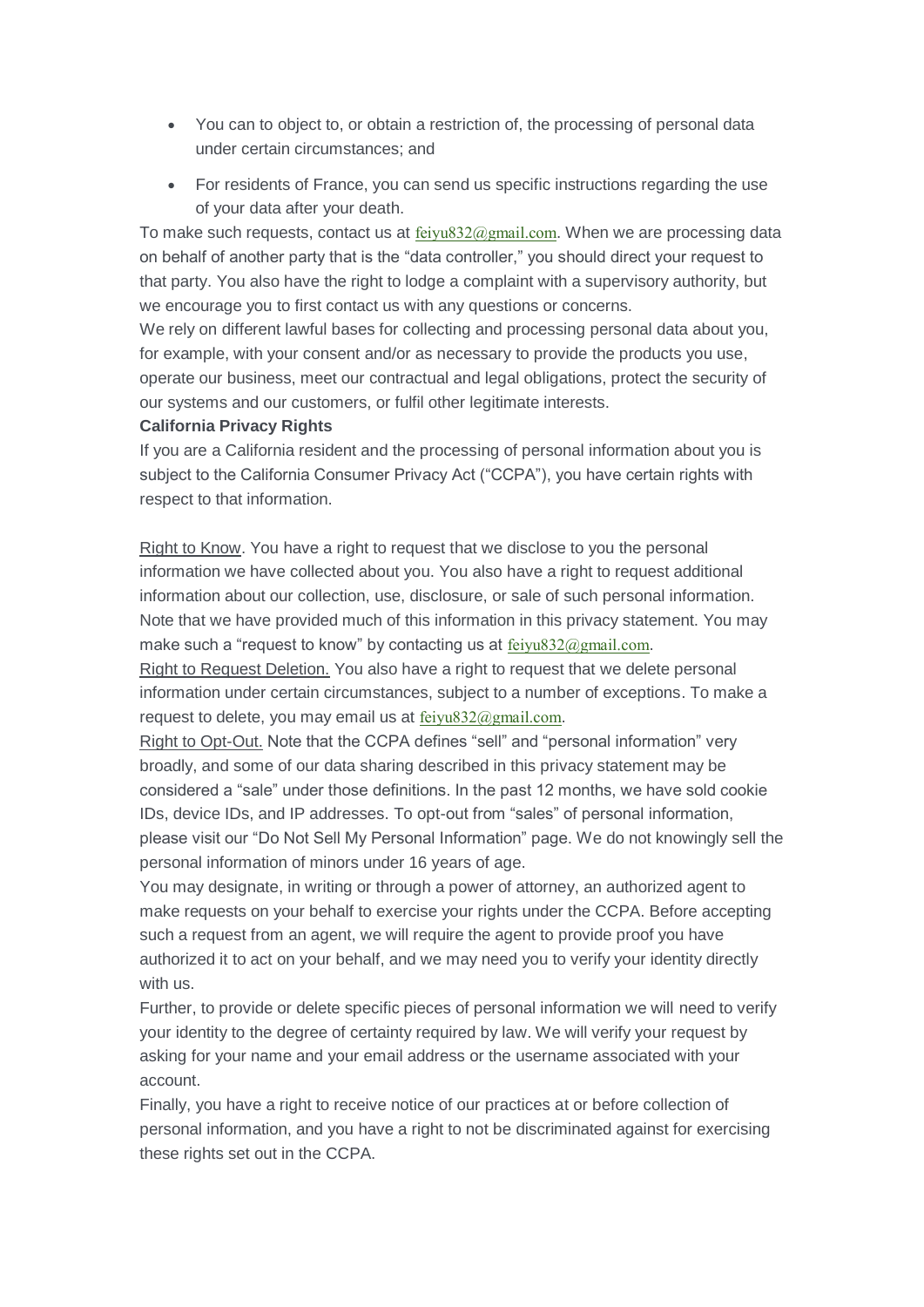Additionally, under California Civil Code section 1798.83, also known as the "Shine the Light" law, California residents who have provided personal information to a business with which the individual has established a business relationship for personal, family, or household purposes ("California Customers") may request information about whether the business has disclosed personal information to any third parties for the third parties' direct marketing purposes. In general, if the business has made such a disclosure of personal information, upon receipt of a request by a California Customer, the business is required to provide a list of all third parties to whom personal information was disclosed in the preceding calendar year, as well as a list of the categories of personal information that were disclosed. California Customers may request further information about our compliance with this law by e-mailing  $f_{\text{e}}$  regional.com. Please note that businesses are required to respond to one request per California Customer each year and may not be required to respond to requests made by means other than through the designated email address.

California residents under the age of 18 who are registered users of online sites, services, or applications have a right under California Business and Professions Code Section 22581 to remove, or request and obtain removal of, content or information they have publicly posted. To request that we remove content or information you have publicly posted, email us at [feiyu832@gmail.com](mailto:feiyu832@gmail.com). Please be aware that your request does not guarantee complete or comprehensive removal of content or information posted online and that the law may not permit or require removal in certain circumstances.

#### **Security of Your Personal Information**

We have implemented commercially reasonable precautions designed to protect the information we collect from loss, misuse, and unauthorized access, disclosure, alteration, and destruction. Please be aware that despite our best efforts, no data security measures can guarantee 100% security.

You should take steps to protect against unauthorized access to your password, mobile device and computer by, among other things, signing off choosing a robust password that nobody else knows or can easily guess and keeping your password private. You should never share your password with anyone or use the same password with other sites or accounts.

Any email or other communication requesting your password or asking you to provide sensitive account information via email should be treated as unauthorized and suspicious and should be reported to us immediately through our contact page. If you do share your password or your mobile device with a third party for any reason, the third party will have access to your account and your personal information, and you may be responsible for actions taken using your password. If you believe someone else has obtained access to your password, please change it immediately. If you believe that an unauthorized access has already occurred please report it immediately to us.

We may have access to your password and may use such password to access your account for debugging, quality assurance, or other internal purposes.

#### **Governing Law**

This Privacy Policy is governed by the laws of the State of California without giving effect to any principles of conflict of law. The exclusive jurisdiction and venue of any action with